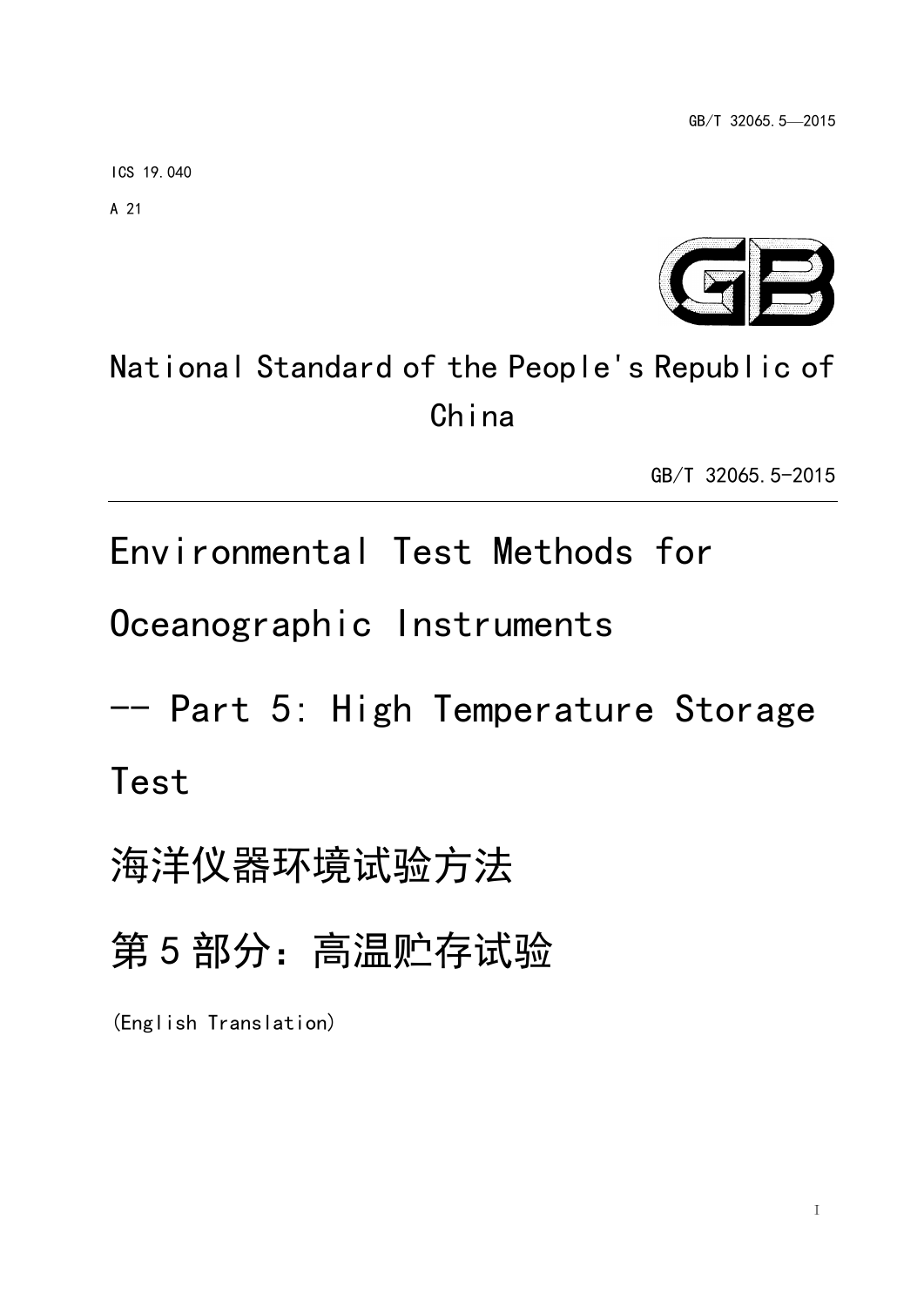Issue Date: 2015-10-09 Implementation Date: 2016-01-01

Issued by the General Administration of Quality Supervision, Inspection and Quarantine of the People's Republic of China and the Standardization Administration of the People's Republic of China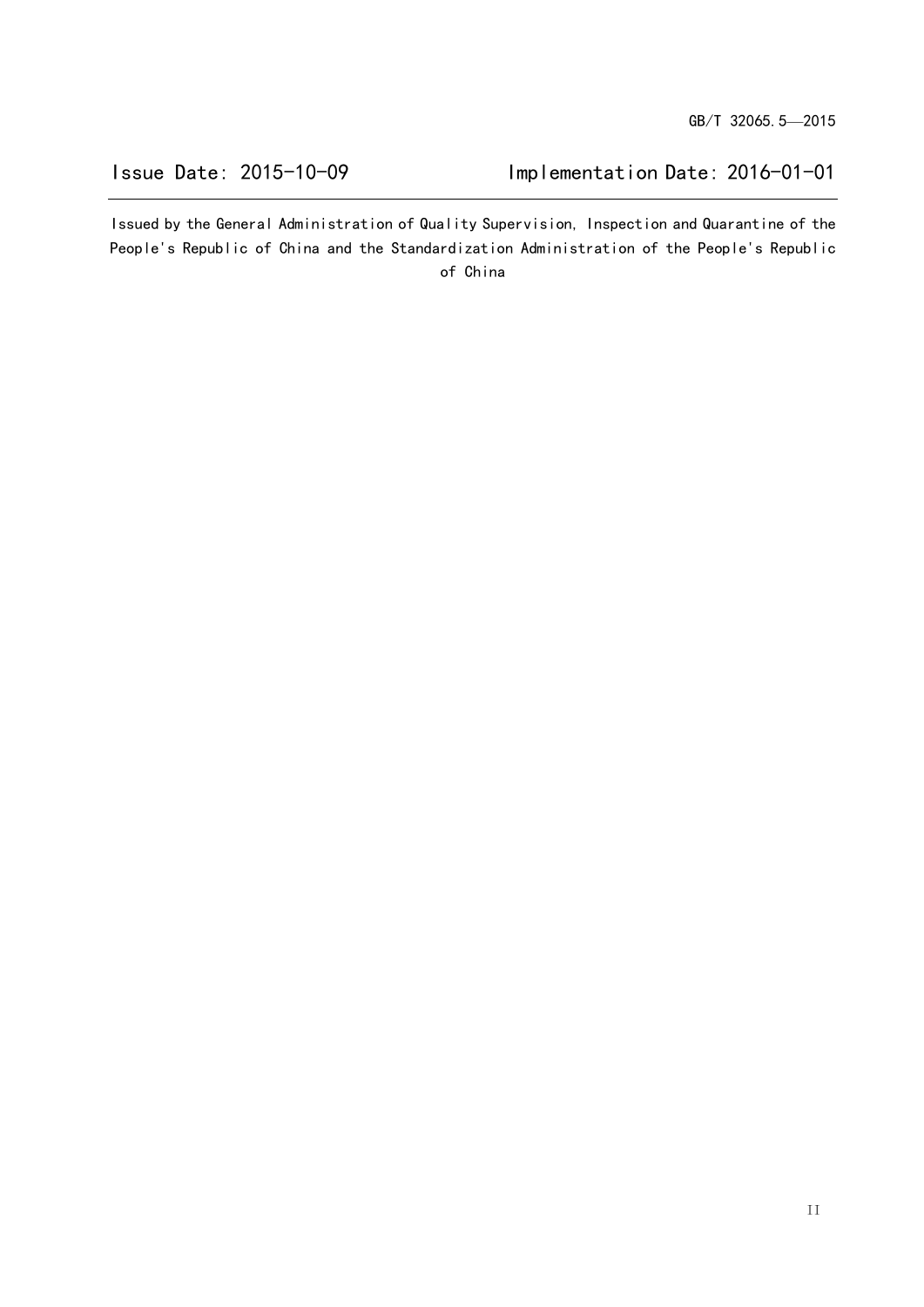# Foreword

GB/T 32065 *Environmental Test Methods for Oceanographic Instruments* consists of the following 17 parts:

- Part 1: General
- Part 2: Low-temperature test
- Part 3: Low-temperature storage test
- Part 4: High-temperature test
- Part 5: High-temperature storage test
- Part 6: Steady damp-heat test
- Part 7: Cyclic damp-heat test
- Part 8: Temperature variation test
- Part 9: Mold growth test
- Part 10: Salt spray test
- Part 11: Shock test
- Part 12: Crash test
- Part 13: Inclining and swing test
- Part 14: Vibration test
- Part 15: Hydrostatic pressure test
- Part 16: Seawater corrosion test
- Part 17: Combined temperature, humidity, vibration test

This is Part 5 of GB/T 32065.

This part was drafted according to the rules of GB/T1.1-2009.

This part was proposed by the State Oceanic Administration.

This part was prepared by SAC/TC283 (National Technical Committee on Oceans of the Standardization Administration of China).

The drafting unit of this part: National Center of Ocean Standards and Metrology The main drafters of this part: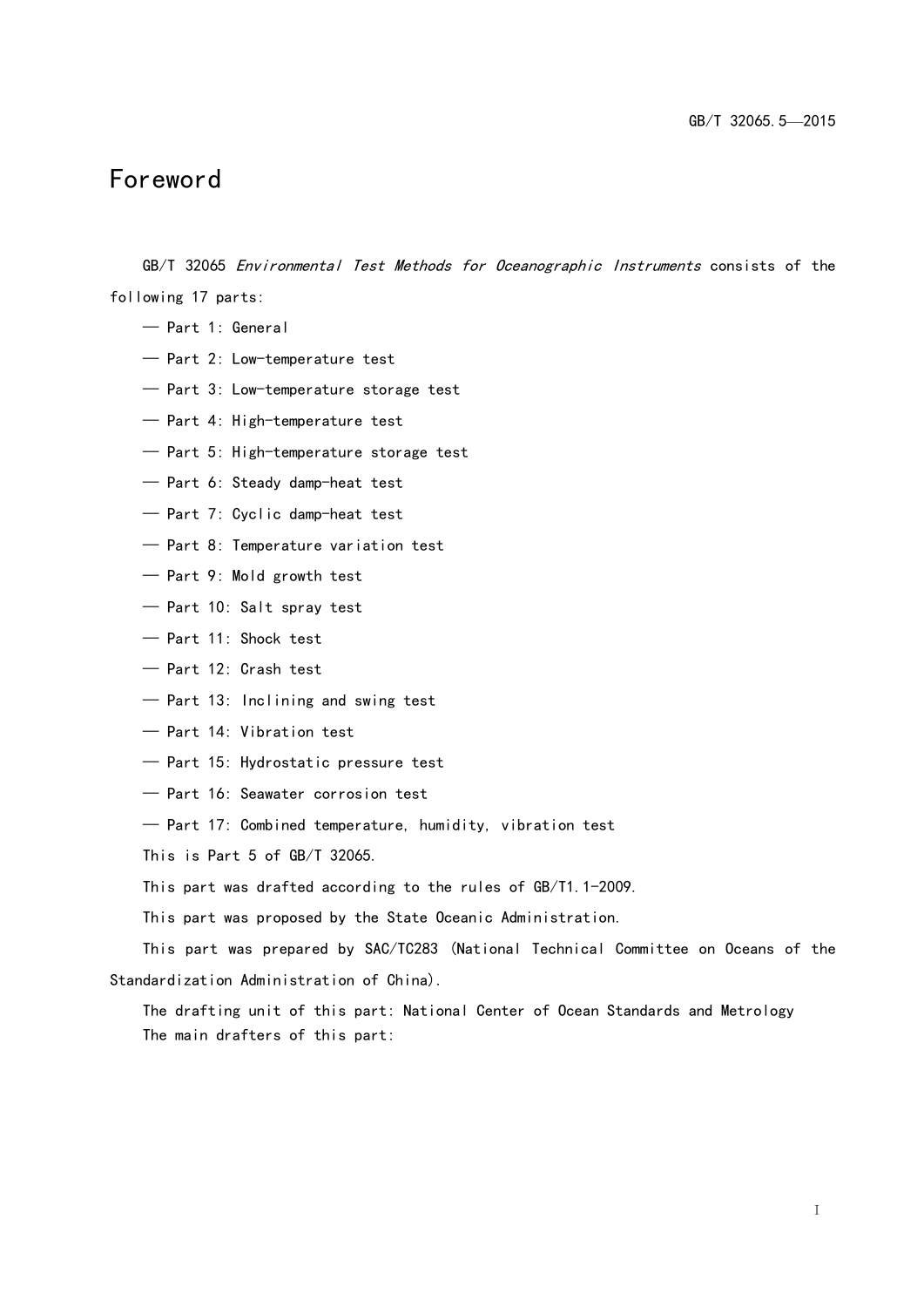# Environmental test methods for oceanographic instruments Part 5: High-temperature storage test

#### 1 Scope

This part of GB/T 32065 specifies the test requirements, test procedures and relevant information pertaining to high-temperature storage tests for marine instruments.

This part is used to examine or determine the adaptability of marine instruments when stored under high-temperature environment conditions.

#### 2 Normative References

This document references the following document. For dated references, only the edition cited applies. For undated references, the latest edition of the referenced document (including any amendments) applies.

 $GB/T$  32065.1-2015 Environmental test methods for oceanographic instruments - Part 1: General

#### 3 Test Requirements

#### 3.1 General requirements

The standard atmospheric conditions, specimen installation, test temperature stability, and test-interruption handling of high-temperature storage tests for marine instruments shall be performed according to the provisions given in 4.2, 6.1, 6.2 and clause 7 of GB/T 32065.1-2015.

#### 3.2 Test equipment

3.2.1 The test equipment shall meet the provisions given in Clause 5 of GB/T 32065.1-2015.

3.2.2 In the test, the specimen shall be as close as possible to the center of the test chamber. The minimum distance from any of its surfaces to the nearest test chamber wall shall be greater than 15 cm, and the wind speed in the test chamber shall not exceed 1.7 m/s.

3.2.3 The specimen in the test chamber shall not be directly radiated by any heating or cooling element.

3.2.4 The water vapor in the test chamber shall not exceed 20  $\mathsf{g}/\mathsf{m}^3$  (which is equal to 50% of relative humidity at 35 ℃).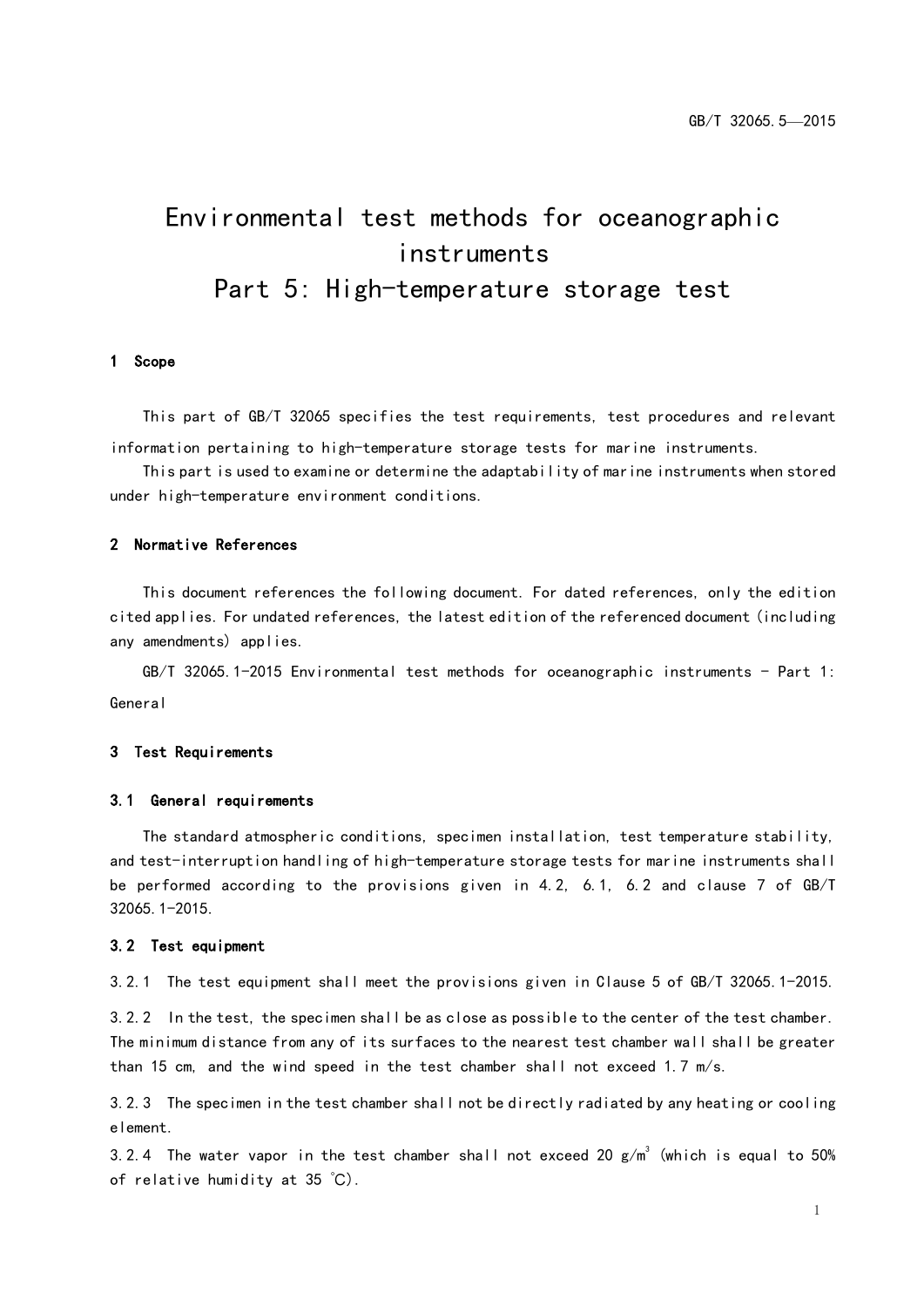#### 3.3 Temperature

Unless otherwise specified, the temperature of the high-temperature storage test for marine instruments shall be selected from the following values:

- a)  $(55 \pm 2)$  °C;
- b)  $(70 \pm 2)$  °C.

Note: 70℃ is only applicable to extreme storage environments, such as would be encountered in North Africa, Middle East, Pakistan and India, Southwest United States and Northern Mexico, and regions around the equator.

#### 3.4 Duration

Unless otherwise specified, the duration of the high-temperature storage test for marine instruments should be 8 h.

#### 4 Test Procedure

#### 4.1 Preconditioning

Place the specimen under the standard atmospheric conditions to allow the specimen to reach temperature stability. Alternatively, perform the pretreatment according to the relevant specification (such as the product standard, test program or test contract, as described below).

#### 4.2 Initial measurements

Perform the appearance inspection, as well as electrical, mechanical and other performance testing of the specimen according to the provisions of the relevant specification, and record the testing data.

#### 4.3 Condition test

4.3.1 The specimen shall be placed in the test chamber under the unpackaged and power-off state, and then the temperature of the test chamber shall be adjusted to the set value with the  $(0.7<sup>0</sup>1.0)$  °C/min rate of temperature change.

4.3.2 After the specimen reaches temperature stability again, keep the time specified in 3.4. 4.3.3 When the test ends, the specimen shall be kept in the test chamber. The temperature of the test chamber shall be reduced to the standard atmospheric temperature of the test with the  $(0.7^{\circ}1.0)$  °C/min rate of temperature change. The temperature shall be maintained until the specimen attains temperature stability.

#### 4.4 Recovery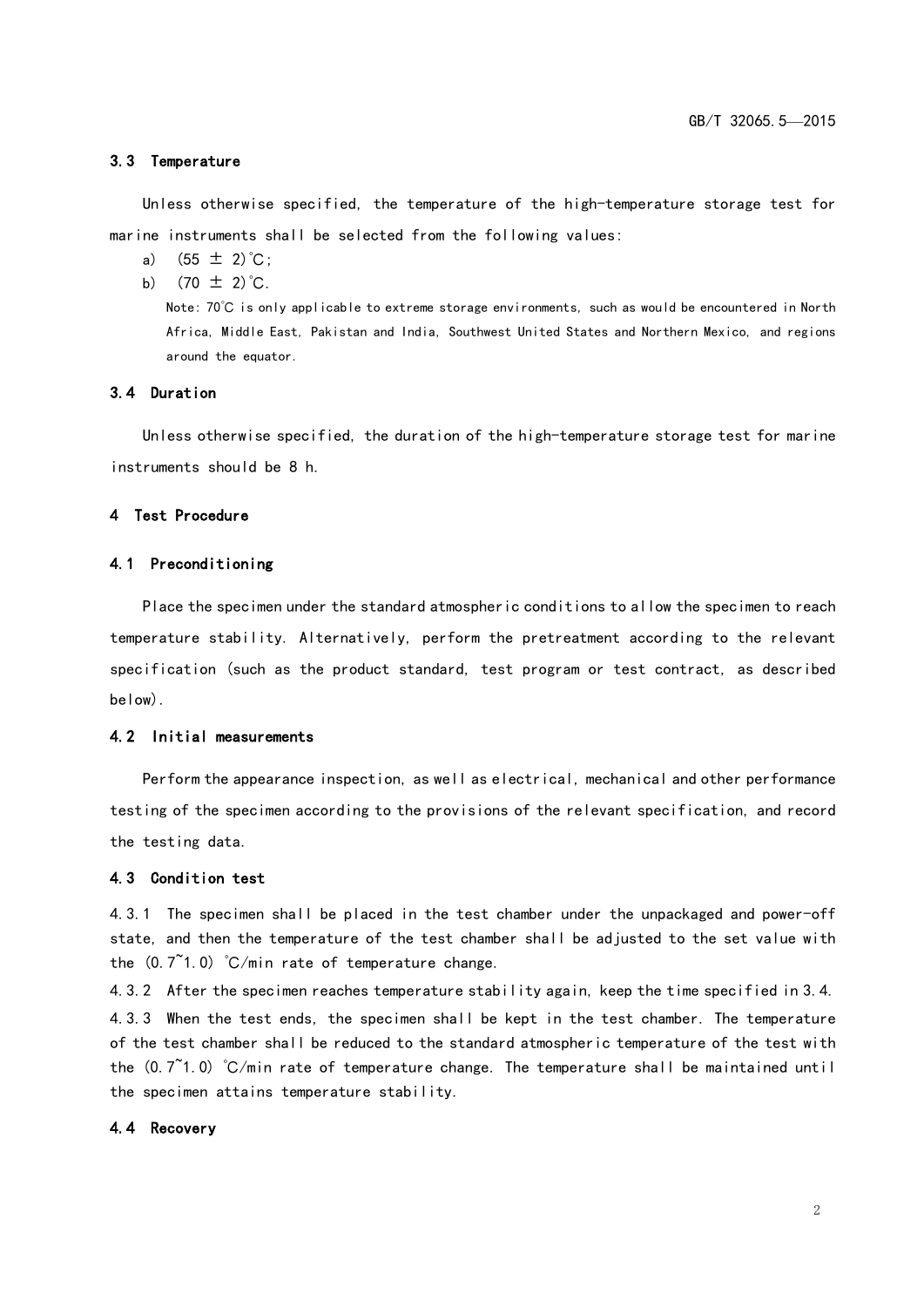Unless otherwise specified, the recovery shall be performed according to the provisions of 6.3 in the part of GB/T 32065.1-2015.

### 4.5 Final measurements

Perform the appearance inspection, and the electrical, mechanical and other performance testing of the specimen according to the provisions of the relevant specifications, and record the testing data.

#### 5 Relevant Information

When this test is included in the relevant specification, the following details shall be given as far as they are applicable:

- a) Pretreatment;
- b) initial measurements;
- c) State of the specimen during the condition test;
- d) Temperature and duration;
- e) Recovery;
- f) Final measurements;
- g) Any deviation in procedure as agreed upon between customer and supplier.